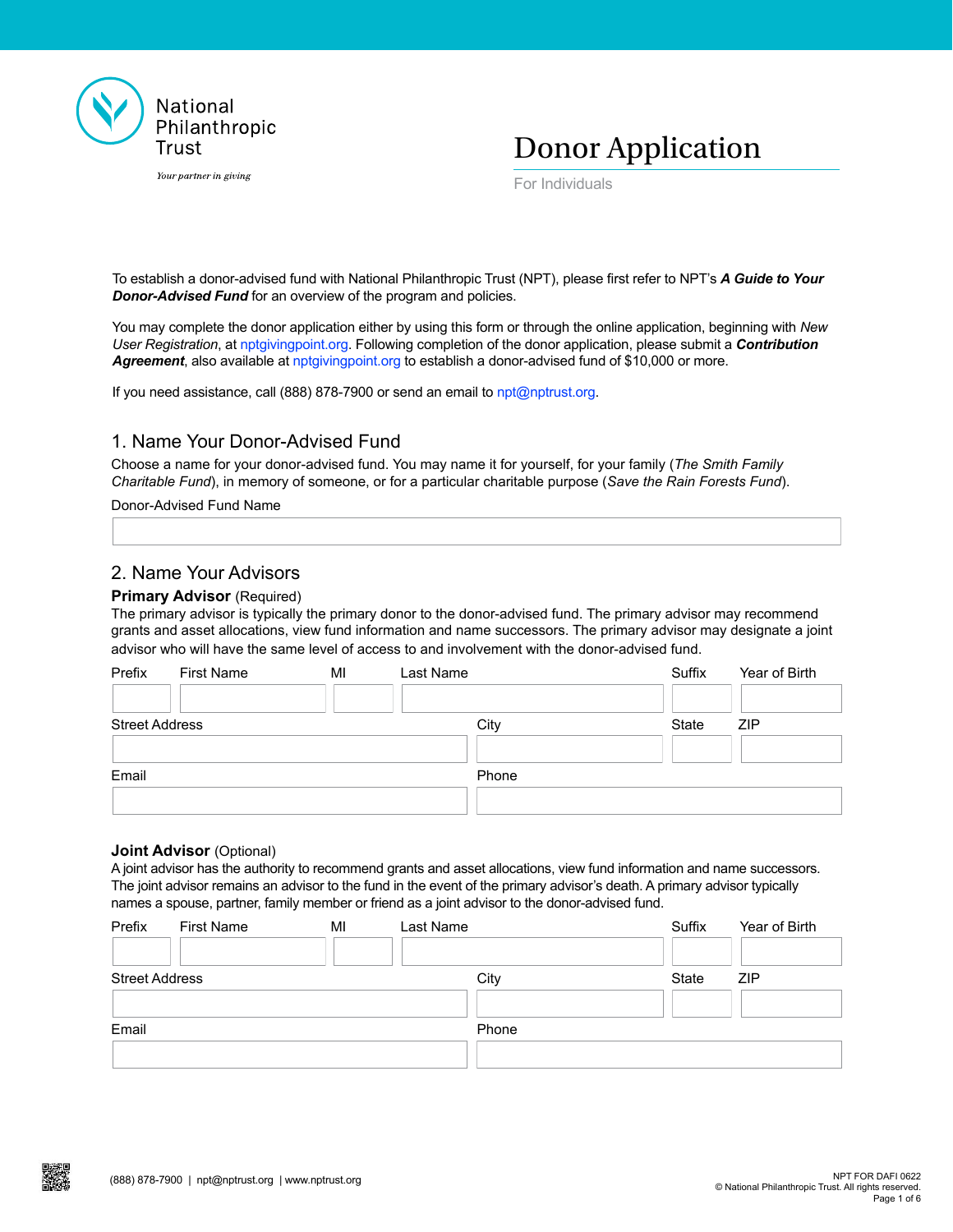#### **Secondary Advisor** (Optional)

You may name one or more individuals, such as a relative or friend, as a secondary advisor. Secondary advisors will not succeed the primary nor joint advisors unless specifically named as successors. Secondary advisors may recommend grants and investment allocations. Please make copies of this page if you wish to designate more than two secondary advisors.

| Prefix                | First Name | MI | Last Name |       | Suffix | Year of Birth |
|-----------------------|------------|----|-----------|-------|--------|---------------|
| <b>Street Address</b> |            |    |           | City  | State  | <b>ZIP</b>    |
| Email                 |            |    |           | Phone |        |               |
|                       |            |    |           |       |        |               |

#### **Secondary Advisor is authorized to:**

 $\Box$  Read-only Access: Permits the authorized party to view donor-advised fund information online.

 $\Box$  Full Access: Permits the authorized party to recommend investments and grants.

| Prefix                | <b>First Name</b> | MI | Last Name |       | Suffix | Year of Birth |
|-----------------------|-------------------|----|-----------|-------|--------|---------------|
| <b>Street Address</b> |                   |    |           | City  | State  | <b>ZIP</b>    |
| Email                 |                   |    |           | Phone |        |               |
|                       |                   |    |           |       |        |               |

#### **Secondary Advisor is authorized to:**

 $\Box$  Read-only Access: Permits the authorized party to view donor-advised fund information online.

 $\Box$  Full Access: Permits the authorized party to recommend investments and grants.

# 3. Create a Legacy Plan (Optional)

The primary and/or joint advisor may select any combination of three Legacy Plan options (subject to the qualifications noted below). Please designate the respective percentages of remaining DAF account assets that you would like distributed according to the three options upon the notification of the death or incapacity of the last primary or joint advisor. The total percentage of DAF assets allocated to selected Legacy Plan options must equal 100%.

| <b>OPTION 1: INDIVIDUAL SUCCESSORS</b>                                                                                                                                                                                                                                                                                                                                                                                                                                                                                                      | <b>OPTION 2: CHARITABLE</b><br><b>BENEFICIARIES</b>                                                                                                                                                                                                                                                 | <b>OPTION 3: ENDOWMENT PROGRAM</b><br>(\$100,000 minimum required)*                                                                                                                                                                                                                                      |
|---------------------------------------------------------------------------------------------------------------------------------------------------------------------------------------------------------------------------------------------------------------------------------------------------------------------------------------------------------------------------------------------------------------------------------------------------------------------------------------------------------------------------------------------|-----------------------------------------------------------------------------------------------------------------------------------------------------------------------------------------------------------------------------------------------------------------------------------------------------|----------------------------------------------------------------------------------------------------------------------------------------------------------------------------------------------------------------------------------------------------------------------------------------------------------|
| Name up to four Individual Successor(s),<br>each to be designated as a primary<br>advisor on a new DAF account at the time<br>of Legacy Plan activation (e.g., receipt of<br>death certificate).                                                                                                                                                                                                                                                                                                                                            | Designate one or more charities to<br>receive a lump-sum grant at the time<br>of Legacy Plan activation (e.g., receipt<br>of death certificate). Minimum grant<br>amount is \$250/per charity.                                                                                                      | Select total percentage of DAF assets<br>designated to Option 3 – Endowment<br>Program.                                                                                                                                                                                                                  |
| Select percentage of DAF assets<br>designated to each named individual<br>successor.                                                                                                                                                                                                                                                                                                                                                                                                                                                        | Select percentage of DAF assets<br>designated to each named Charitable<br>Beneficiary.                                                                                                                                                                                                              | Select the total percentage of Endowment<br>Account assets to be allocated annually<br>among all named beneficiaries.                                                                                                                                                                                    |
| If division of assets for Option 1 creates<br>DAF account(s) with balance(s) below<br>\$10,000, successor(s) will have 90<br>days to bring balance up to the \$10,000<br>DAF minimum or recommend grants to<br>qualified charities.                                                                                                                                                                                                                                                                                                         | If a designated charity is not eligible to<br>receive a grant at the time of Legacy<br>Plan activation, designated assets will<br>be reallocated among the remaining<br>charities **                                                                                                                | Designate one or more charities to receive<br>an annual recurring grant and specify the<br>percentage that each charity will receive<br>from the Endowment Account balance.<br>Allocation must equal 100%. Minimum<br>grant amount is \$250/per charity. Example:<br>Charity #1 (40%), Charity #2 (60%). |
| * \$100,000 minimum required at the time of Legacy Plan activation for Endowment Program<br>eligibility. If available DAF assets are less than \$100,000, this Legacy Plan selection will revert<br>to Option 2.<br>** If no designated charity is eligible to receive grants at the time of Legacy Plan activation, NPT will<br>make a grant to qualified charitable organization(s) as similar as possible in mission and scope<br>(as determined by NPT in its sole discretion) or will reserve the right to transfer the balance of the | Assets allocated to the Endowment<br>Account will be invested in the<br>Conservative investment pool option<br>available at the time of activation; trading<br>will occur within 90 days of the receipt of<br>written notice of the Legacy Plan activation<br>(e.g., receipt of death certificate). |                                                                                                                                                                                                                                                                                                          |
| account to the NPT Giving Fund.                                                                                                                                                                                                                                                                                                                                                                                                                                                                                                             |                                                                                                                                                                                                                                                                                                     | When an Endowment Account balance<br>reaches \$25,000, final lump-sum grant(s)<br>will be made to designated charities.**                                                                                                                                                                                |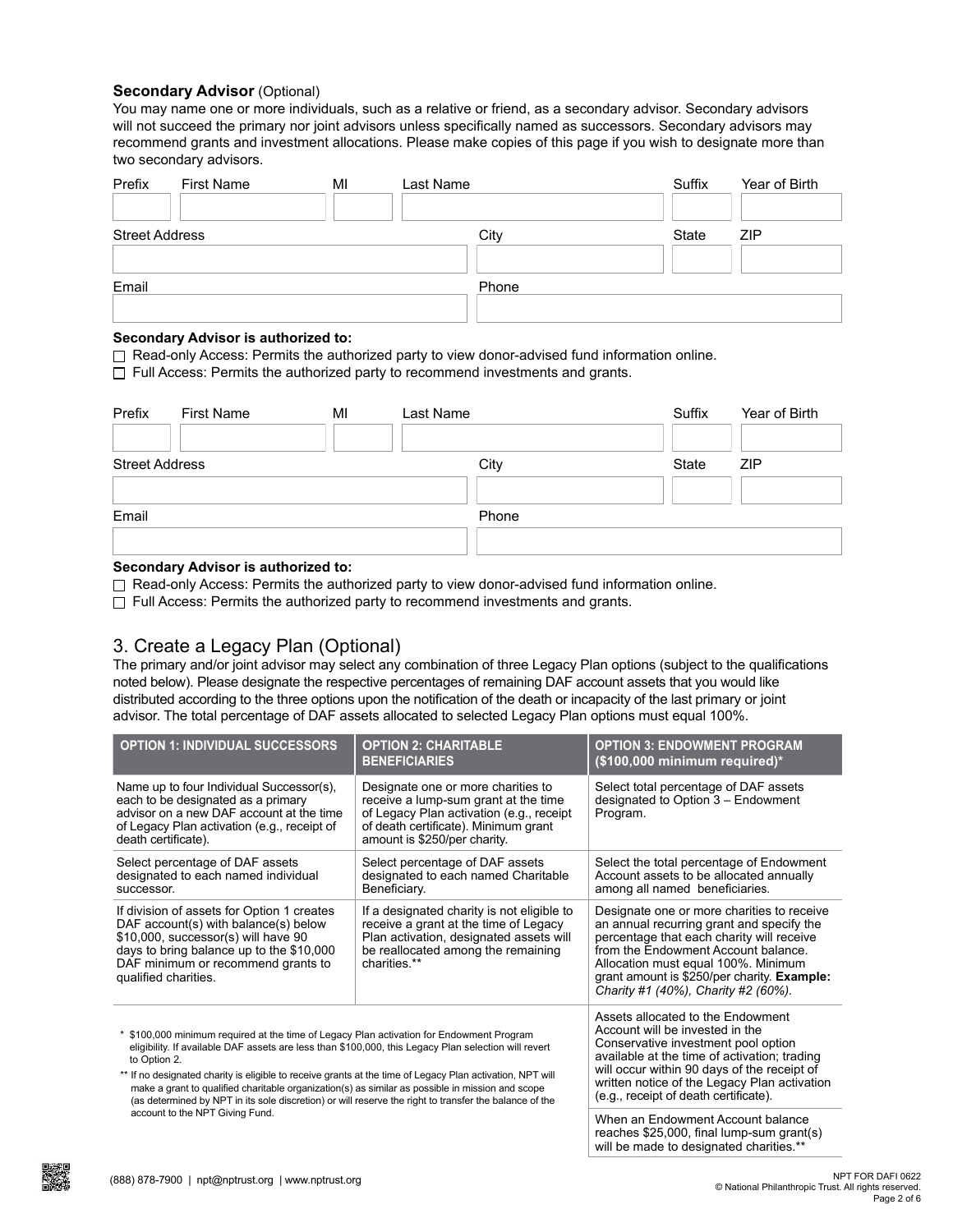# 3. Create a Legacy Plan (continued)

## **Option 1: Successor Advisor**

|                              | <b>Option 1 – Allocation Subtotal:</b>                                                                                          |   |          |  | $\%$                          |  |  |
|------------------------------|---------------------------------------------------------------------------------------------------------------------------------|---|----------|--|-------------------------------|--|--|
|                              | You may designate up to four individuals. Please make copies of this page if you wish to designate more than two<br>successors. |   |          |  |                               |  |  |
| <b>SUCCESSOR 1</b><br>Drofiv | Firet Name                                                                                                                      | M | pet Name |  | Allocation %<br>$C_{11}$ ffiv |  |  |

| Prefix                | <b>First Name</b> | MI | Last Name | Suffix | <b>Allocation %</b> |
|-----------------------|-------------------|----|-----------|--------|---------------------|
| <b>Street Address</b> |                   |    | City      | State  | ZIP                 |
| Email                 |                   |    | Phone     |        |                     |
|                       |                   |    |           |        |                     |

# **SUCCESSOR 2**

| Prefix                | <b>First Name</b> | MI | Last Name | Suffix | <b>Allocation %</b> |
|-----------------------|-------------------|----|-----------|--------|---------------------|
| <b>Street Address</b> |                   |    | City      | State  | <b>ZIP</b>          |
| Email                 |                   |    | Phone     |        |                     |
|                       |                   |    |           |        |                     |

## **Option 2: Charitable Beneficiaries**

## **Option 2 – Allocation Subtotal: %**

You may designate one or more charities. Please make copies of this page if you wish to designate more than two charitable beneficiaries.

## **CHARITABLE BENEFICIARY 1**

|       |       | <b>Allocation %</b>      |
|-------|-------|--------------------------|
| City  | State | <b>ZIP</b>               |
| Phone |       |                          |
|       |       | Tax ID number (if known) |

# **CHARITABLE BENEFICIARY 2**

|       |       | <b>Allocation %</b> |
|-------|-------|---------------------|
| City  | State | <b>ZIP</b>          |
| Phone |       |                     |
|       |       |                     |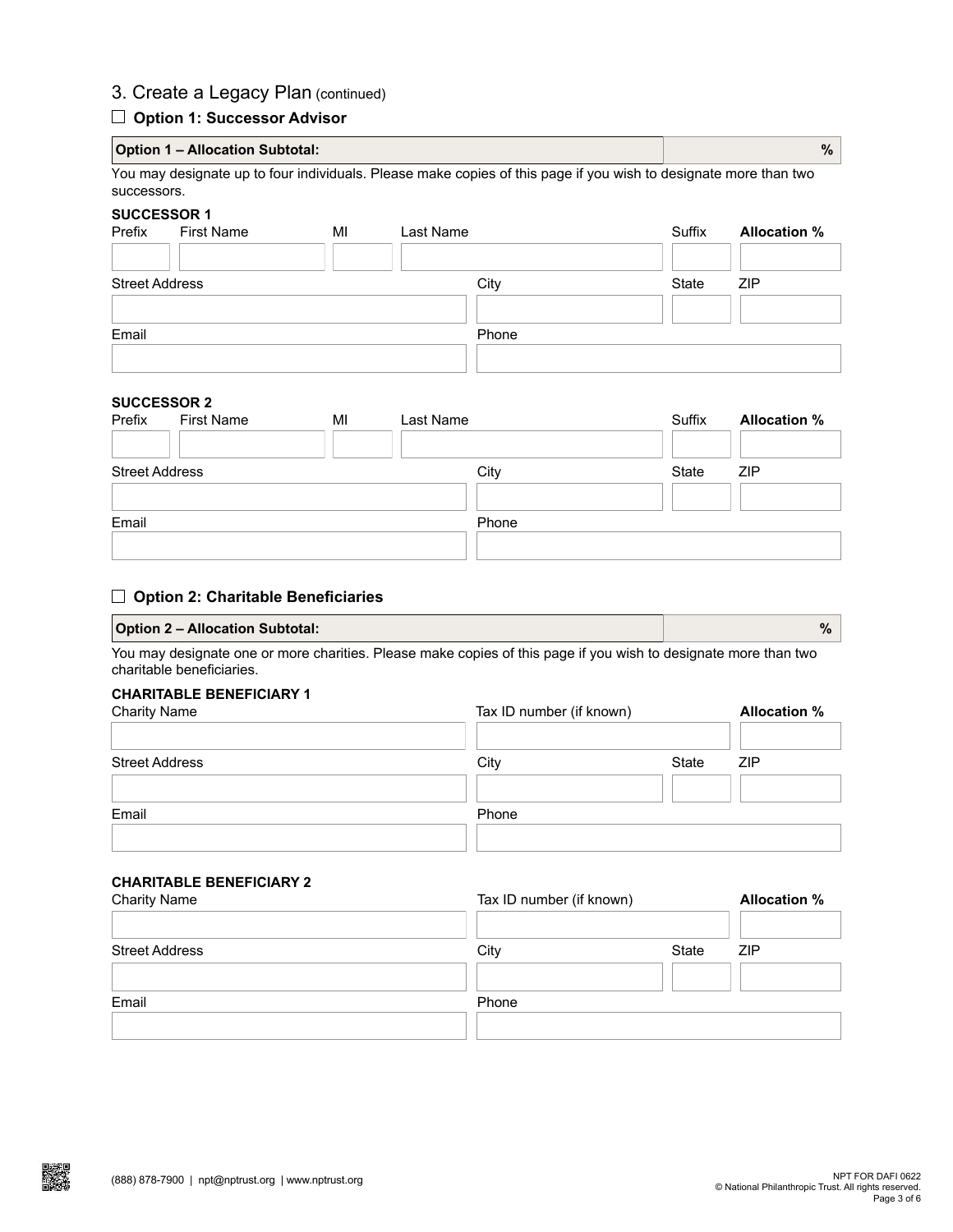# 3. Create a Legacy Plan (continued)

## **Option 3: Endowment Program (\$100,000 minimum required)**

| <b>Option 3 - Allocation Subtotal for Endowment Program:</b>    | %∣ |
|-----------------------------------------------------------------|----|
| % of assets to be allocated annually to charities listed below: | %∣ |

You may designate one or more qualified charitable organizations. Please make copies of this page if you wish to designate more than two charitable organizations.

## **ENDOWMENT CHARITABLE ORGANIZATION 1**

Organization Name **Endowment Allocation %**

| <b>Street Address</b> | City                     | State<br><b>ZIP</b> |
|-----------------------|--------------------------|---------------------|
|                       |                          |                     |
| Email                 | Employer ID # (if known) | Phone               |
|                       |                          |                     |

# **ENDOWMENT CHARITABLE ORGANIZATION 2**

|       | <b>Endowment Allocation %</b> |  |  |
|-------|-------------------------------|--|--|
| State | <b>ZIP</b>                    |  |  |
| Phone |                               |  |  |
|       | Employer ID # (if known)      |  |  |

| <b>OPTION 1 – ALLOCATION SUBTOTAL: %</b> |  |
|------------------------------------------|--|
| <b>OPTION 2 – ALLOCATION SUBTOTAL: %</b> |  |
| <b>OPTION 3 – ALLOCATION SUBTOTAL: %</b> |  |
|                                          |  |

**TOTAL: 100%**

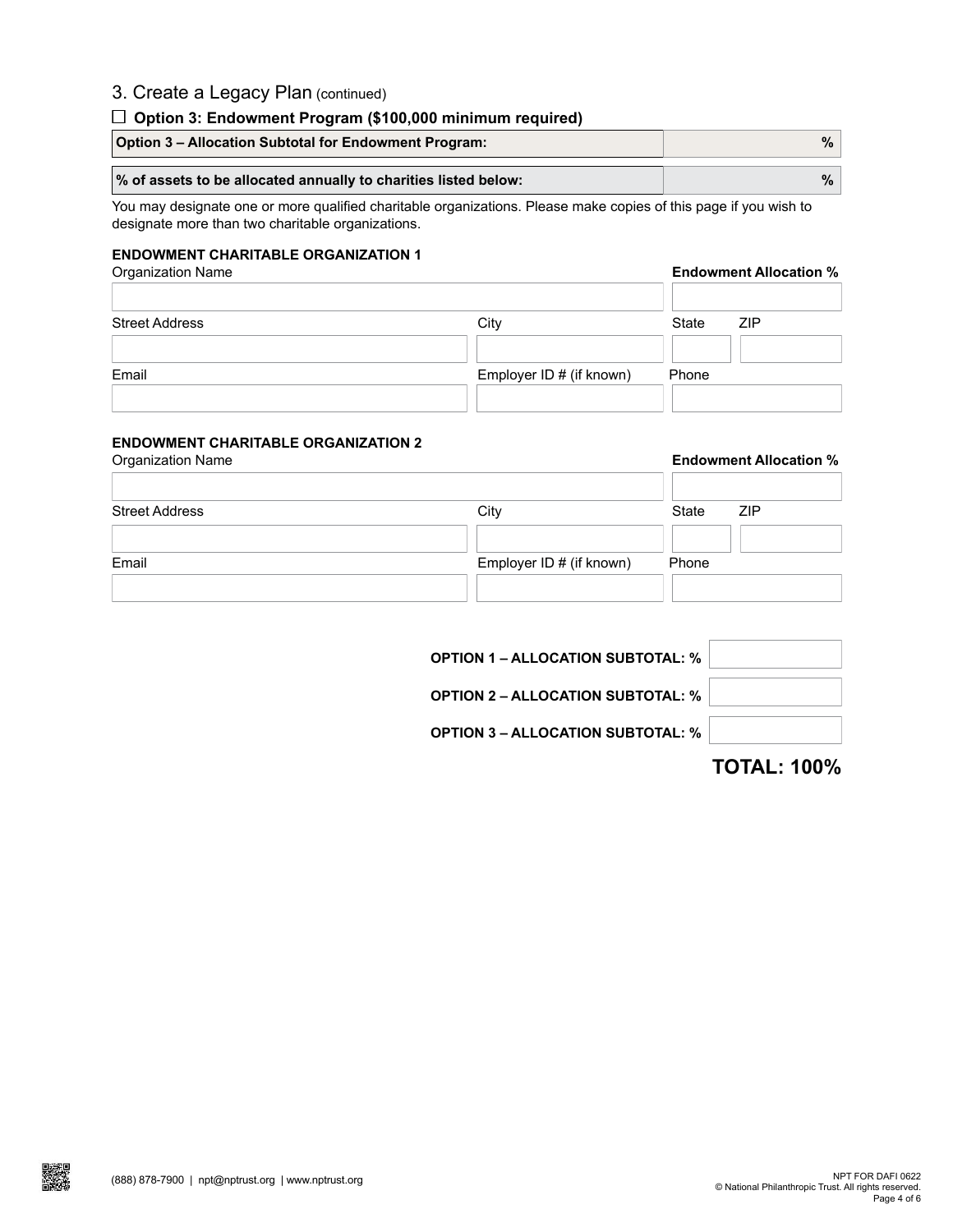# 4. Select an Investment Allocation

**Note: Assets will be allocated to a default option if a selection is not made.**

Before recommending an investment allocation, please review the *[Investment Descriptions and Performance](https://www.nptrust.org/investment-descriptions-and-performance-npt/)* document. This step is not required to establish your new DAF and may be completed at a later date. If no investment allocation is selected at the time a new account is funded, contributed assets will be allocated to the Select Government Preferred Fund (SGPXX).

## **Model Portfolios**

If Model Portfolios are chosen, the total allocation on this form must equal 100%. Each selection must reflect a minimum allocation of 25%.

**Impact Portfolios**: Using industry-leading mutual funds, exchange-traded funds (ETFs), separately managed accounts (SMAs) and/or alternative investment funds.

| % Equity and Inclusion – Seeks to narrow inequalities in society by creating economic<br>opportunity that advances equity and inclusion                       |
|---------------------------------------------------------------------------------------------------------------------------------------------------------------|
| % Environmental Stewardship - Manages climate change risks and protects and conserves<br>natural resources. Moderate risk profile                             |
| % Gender Lens – Supports the advancement of women in the workplace and beyond.<br>Moderate risk profile                                                       |
| % Broad Social Impact - Advances solutions to global challenges, including conservation,<br>financial inclusion and access to healthcare. Growth risk profile |

**Actively Managed Portfolios:** Using industry-leading mutual funds.

| % Conservative Portfolio |  |
|--------------------------|--|
| % Moderate Portfolio     |  |
| % Growth Portfolio       |  |

**Index Fund Portfolios:** Using low-cost ETFs.

| % Conservative Index Portfolio |
|--------------------------------|
| % Moderate Index Portfolio     |
| % Growth Index Portfolio       |

## **Money Market Portfolios**

|  | % Select Government Preferred Fund (SGPXX)      |
|--|-------------------------------------------------|
|  | <b>%</b> Select Treasury Preferred Fund (STPXX) |

# **\_\_\_\_\_\_\_\_\_\_\_\_\_\_\_\_ 100% TOTAL**

## **Segregated Account – Financial Advisor Managed**

Donors with accounts over \$500,000 may suggest that a financial advisor recommend investments other than those NPT offers. To establish an NPT Segregated Account, have your financial advisor contact NPT at (888) 878-7900 or npt@nptrust.org for the appropriate paperwork. NPT also offers access to certain private impact investment opportunities for Segregated Accounts. If you are interested in learning more about our Customized Impact Investment offering, please visit [nptrust.org/customized-impact-investing](http://nptrust.org/customized-impact-investing).

**Please Note:** NPT's Investment Policy Guidelines apply to all segregated accounts. Segregated accounts with a balance below \$500,000 will be deemed to have a balance of \$500,000 for purposes of the charitable administrative fee calculation. In addition, NPT reserves the right to move segregated accounts that have a balance below \$500,000 into NPT's pooled investment options.